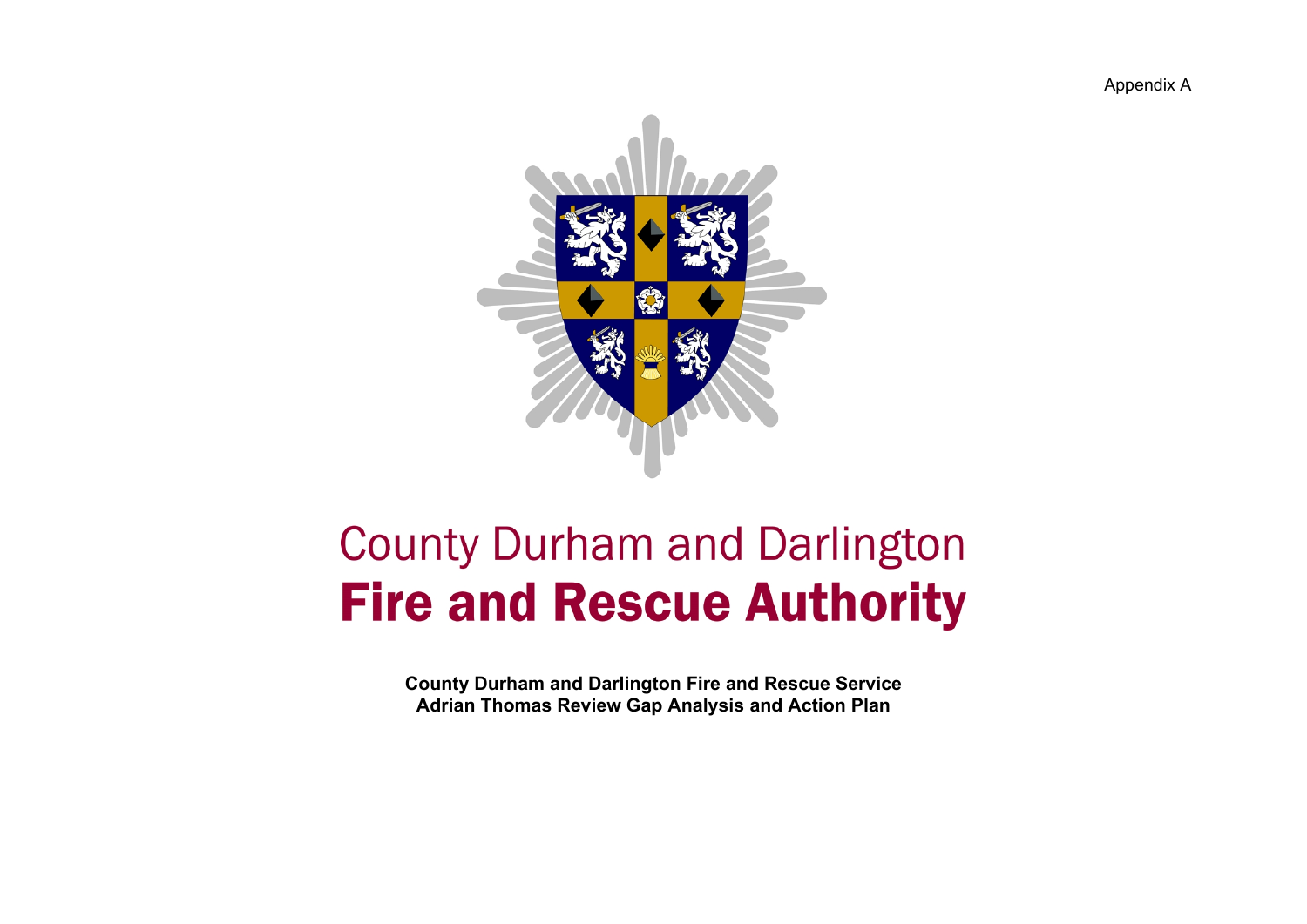| <b>Version</b> | <b>Date</b> | <b>Comment</b>                                                           |
|----------------|-------------|--------------------------------------------------------------------------|
| 0.1            | 4/11/16     | Initial Draft prepared from Adrian Thomas Review for discussion with SLT |
| 0.2            | 06/04/17    | Reviewed by SLT                                                          |
| 0.3            | 17/05/17    | Reviewed by SLT                                                          |
| 0.4            | 02/11/17    | Reviewed by SLT                                                          |
| 0.5            | 29.06.18    | Reviewed by SLT                                                          |
|                |             |                                                                          |
|                |             |                                                                          |
|                |             |                                                                          |
|                |             |                                                                          |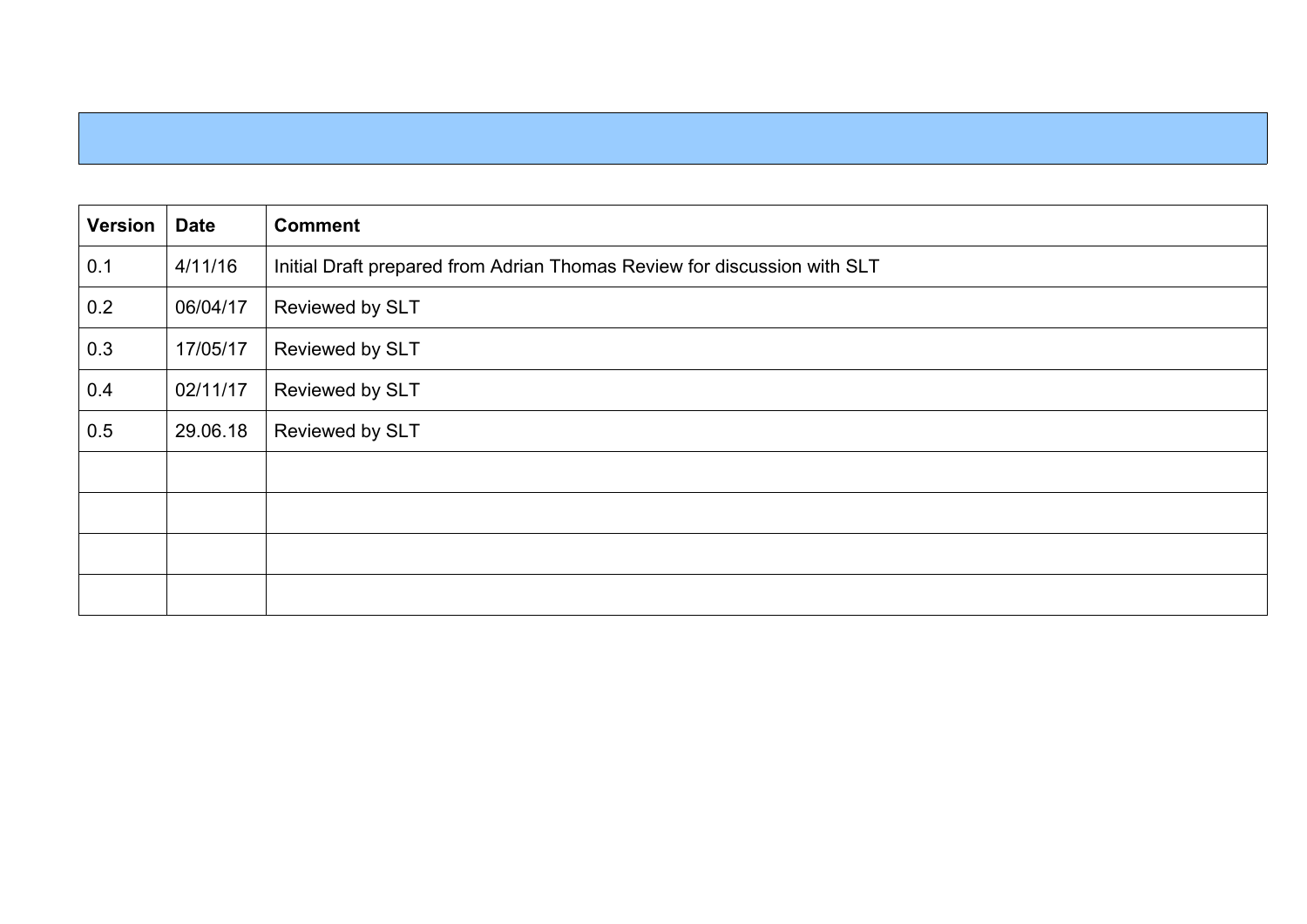| <b>Key</b> |                                                                                                                                             |  |  |  |  |  |
|------------|---------------------------------------------------------------------------------------------------------------------------------------------|--|--|--|--|--|
|            | Compliant                                                                                                                                   |  |  |  |  |  |
|            | Working/making progress towards compliance                                                                                                  |  |  |  |  |  |
|            | Not compliant                                                                                                                               |  |  |  |  |  |
|            | <b>Recommendation for Local Government</b><br>Association (LGA), the National Joint Council<br>(NJC) or the Chief Fire Officers Association |  |  |  |  |  |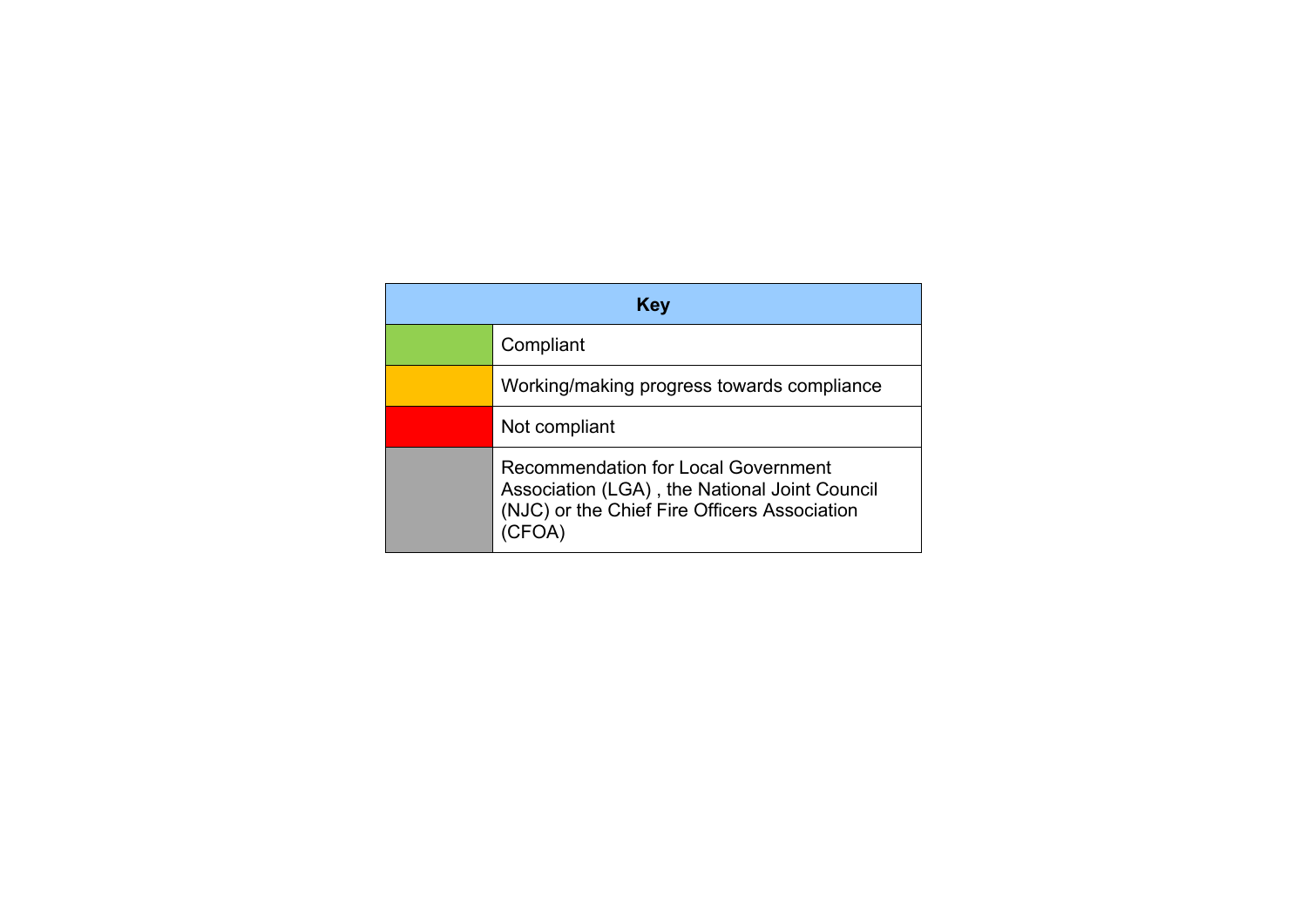| <b>The Working Environment</b>                                                                                                                                                                                                                                                                                                                                |                          |     |                                                                                                                                                                                                                                                                                                                                                                                                                                                                                                                                                                                                                                                                                                                         |                                                                            |  |
|---------------------------------------------------------------------------------------------------------------------------------------------------------------------------------------------------------------------------------------------------------------------------------------------------------------------------------------------------------------|--------------------------|-----|-------------------------------------------------------------------------------------------------------------------------------------------------------------------------------------------------------------------------------------------------------------------------------------------------------------------------------------------------------------------------------------------------------------------------------------------------------------------------------------------------------------------------------------------------------------------------------------------------------------------------------------------------------------------------------------------------------------------------|----------------------------------------------------------------------------|--|
|                                                                                                                                                                                                                                                                                                                                                               | <b>Resp</b>              | Key | <b>Notes/existing capability</b>                                                                                                                                                                                                                                                                                                                                                                                                                                                                                                                                                                                                                                                                                        | Lead                                                                       |  |
| 1. Culture and trust are at the centre of many<br>of the changes required to create a high<br>performing service aligned to the needs of the<br>people it serves. A consistent employee<br>engagement survey should be developed and<br>deployed across the service (allowing inter<br>authority comparisons) and 'hard wired' into<br>management objectives. | <b>FRS</b><br><b>NJC</b> |     | The Service commissioned Dr Les Graham<br>from Durham University Business School to<br>undertake a cultural survey. The results were<br>presented back to the Rep Bodies and SLT<br>initially in January 2017 and subsequently<br>communicated to all staff via the monthly<br>communications<br>brief, info<br>bulletin<br>and<br>workshops. Appropriate interventions are being<br>developed and are integral to the Workforce<br>Development Strategy. The Service launched<br>its second cultural survey in April 2018 to<br>measure any change in culture, the results will<br>be received in late July 18.                                                                                                        | Head<br>of<br><b>Workforce</b><br><b>Development</b>                       |  |
| 2.<br>Early<br>engagement<br>with<br>employee<br>representatives at the earliest opportunity<br>should be a feature of<br>all change<br>programmes.                                                                                                                                                                                                           | <b>FRS</b>               |     | The Service has strong industrial relations with<br>all the recognised representative bodies and<br>early engagement is a key part of the way the<br>organisation develops strategies, policies and<br>procedures. There are formal meetings<br>between management and the representative<br>bodies monthly, informal meetings between the<br>FBU Secretary and the CFO monthly and ad-<br>hoc meetings between the DCFO and the FBU<br>as and when required.<br>The elected members have good relationships<br>with the representative bodies and this also<br>forms part of the informal engagement process.<br>Prior to policy/procedure review/introduction all<br>rep bodies are consulted as part of the process. | <b>ACFO</b><br><b>Service</b><br>Delivery / ACFO<br><b>Service Support</b> |  |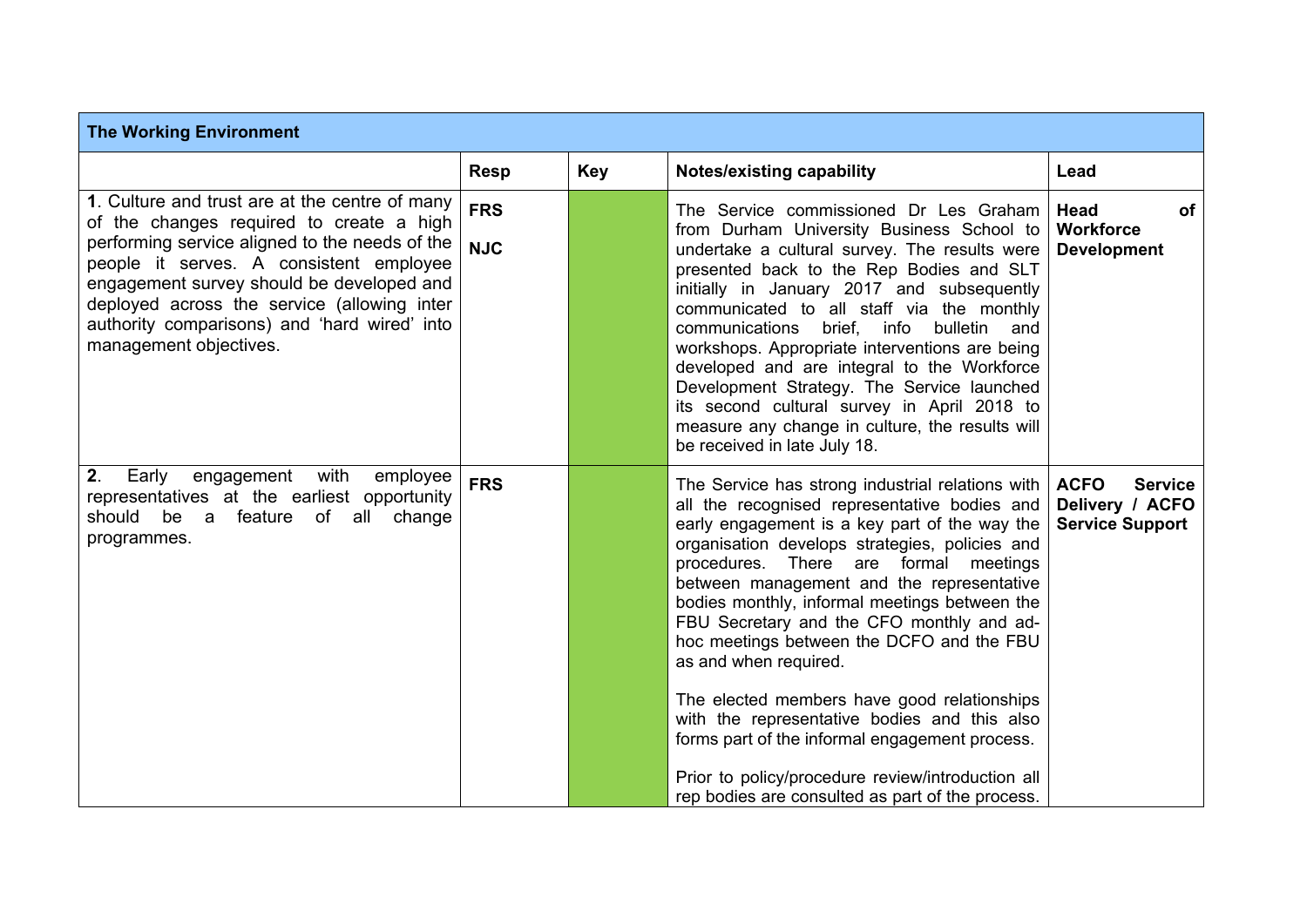|                                                                                                                                                                                                        |            | Representative bodies are engaged at all levels<br>in the organisation as a permanent member of<br>many of the Service meetings or groups, for<br>example, health and safety, corporate<br>wellbeing, RDS liaison, equality and diversity.                                                                                                                                                                                                                                                                                                                                                                                                                                                                    |                                                             |
|--------------------------------------------------------------------------------------------------------------------------------------------------------------------------------------------------------|------------|---------------------------------------------------------------------------------------------------------------------------------------------------------------------------------------------------------------------------------------------------------------------------------------------------------------------------------------------------------------------------------------------------------------------------------------------------------------------------------------------------------------------------------------------------------------------------------------------------------------------------------------------------------------------------------------------------------------|-------------------------------------------------------------|
| 3. Fire and rescue services should deploy<br>training in effective change management,<br>leadership and employee engagement in<br>addition to Industrial Relations.                                    | <b>FRS</b> | A significant amount of the areas highlighted<br>are included in the various staff development<br>programmes already in place. The Service has<br>conducted a significant review of our aims and<br>objectives, values and behaviours, once<br>finalised training will be required for all staff.<br>This training will include refreshed change<br>management, leadership and industrial relations<br>input but linked closely to our refreshed values<br>and behaviours in addition to the areas<br>identified by the results of the cultural survey. A<br>leadership development programme has been<br>developed and delivered which incorporates the<br>above requirements.                               | <b>Head</b><br>0f<br><b>Workforce</b><br><b>Development</b> |
| 4. Increased importance should be placed by<br>fire and rescue services on employee<br>communication - appropriate management<br>training and processes (direct to employee)<br>should be implemented. | <b>FRS</b> | Over the last twelve months a significant<br>amount of work has been undertaken to<br>improve internal communication in the Service.<br>These improvements include: station and<br>section visits by SLT, job shadowing, the<br>introduction of monthly comms forums and<br>improvements to the weekly information<br>Whilst<br>bulletin.<br>marked<br>compliant<br>as<br>communications will be continually reviewed to<br>ensure that improvements are made where<br>necessary. There is evidence in the positive<br>feedback from staff during the 2016 managers'<br>seminars and follow up visits to stations during<br>2017 that this communication and engagement<br>with employees has been effective. | <b>Communications</b><br>and Governance<br><b>Manager</b>   |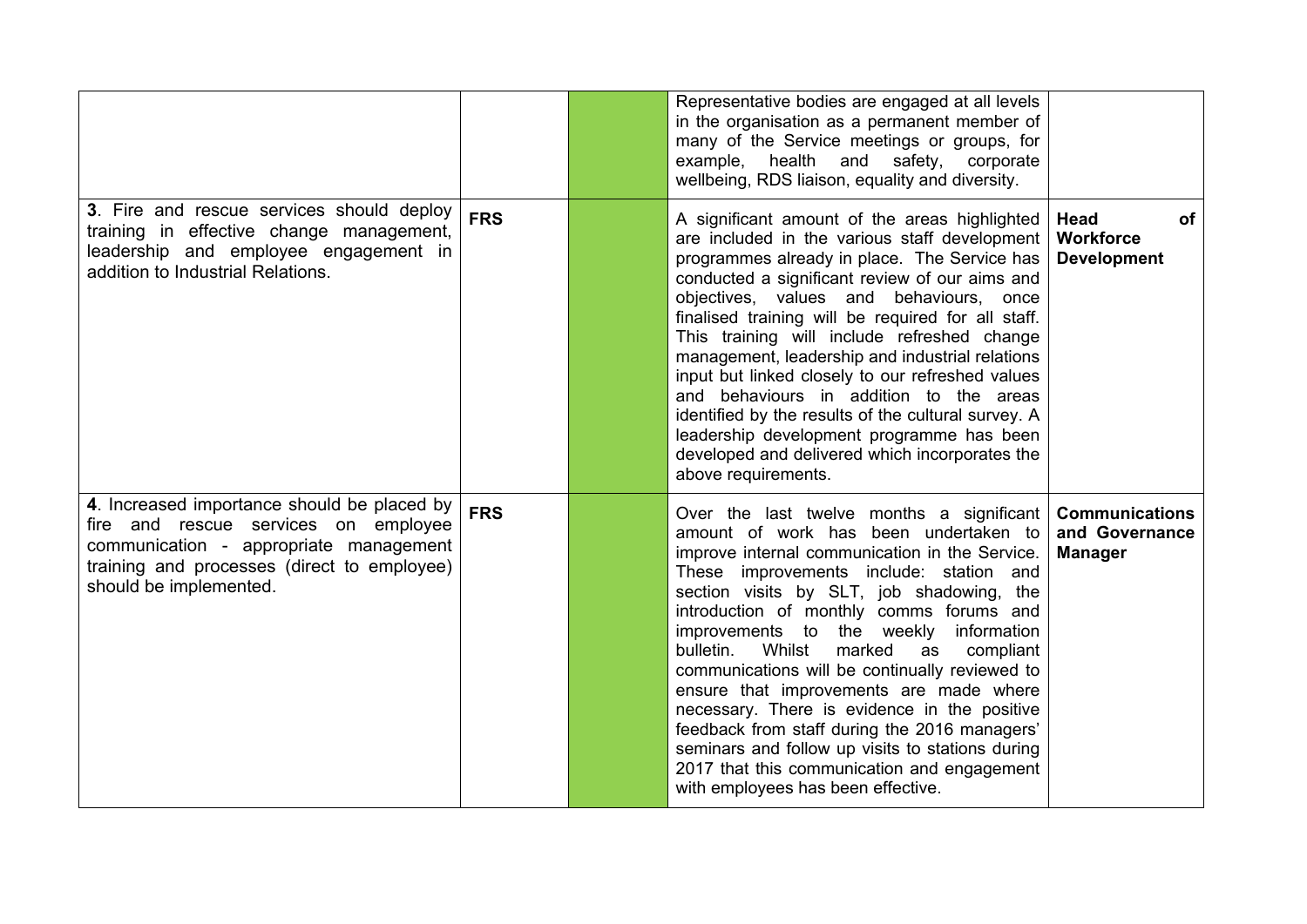| 5. Fire and rescue services should instigate<br>audits of the flow of management information<br>reaching the workforce with the aim of<br>improving the flow of information to the<br>frontline firefighter. | <b>FRS</b> | The flow of information has been audited<br>informally as part of the station visit programme.<br>The new electronic newsletter will enable the<br>flow of information to be audited more formally.<br>The new Comms & Governance Manager has<br>been commissioned to undertake an audit of<br>the effectiveness of the various mechanisms<br>used to communicate internally both vertically<br>and horizontally and, where appropriate, to<br>identify quantifiable measures to monitor their<br>effectiveness. | <b>Communications</b><br>and Governance<br><b>Manager</b>          |
|--------------------------------------------------------------------------------------------------------------------------------------------------------------------------------------------------------------|------------|------------------------------------------------------------------------------------------------------------------------------------------------------------------------------------------------------------------------------------------------------------------------------------------------------------------------------------------------------------------------------------------------------------------------------------------------------------------------------------------------------------------|--------------------------------------------------------------------|
| 6.<br>Management performance<br>objectives<br>should be hard wired to the results of an<br>employee<br>annual<br>engagement<br>and<br>communication survey.                                                  | <b>FRS</b> | The outcomes from station visits have been<br>built in to management performance objectives.<br>This will be further strengthened when the<br>results of the Cultural Survey are published and<br>appropriate interventions developed.<br><b>OD</b><br>interventions continue to be developed and are<br>aligned to the results of the cultural survey and<br>feedback/ideas<br>received<br>from<br>staff.<br>Consideration is given to the cultural survey in<br>the outcomes of everything we do.              | <b>Head</b><br>оf<br><b>Workforce</b><br><b>Development</b>        |
| 7. Unconscious bias training should be rolled<br>out across the fire and rescue service.                                                                                                                     | <b>FRS</b> | This has been delivered as part of the<br>Workforce Development Strategy in 2017/18.<br>SLT members received this training in October<br>2017. The plan for the wider workforce is<br>currently being developed.                                                                                                                                                                                                                                                                                                 | <b>Head</b><br><b>of</b><br><b>Workforce</b><br><b>Development</b> |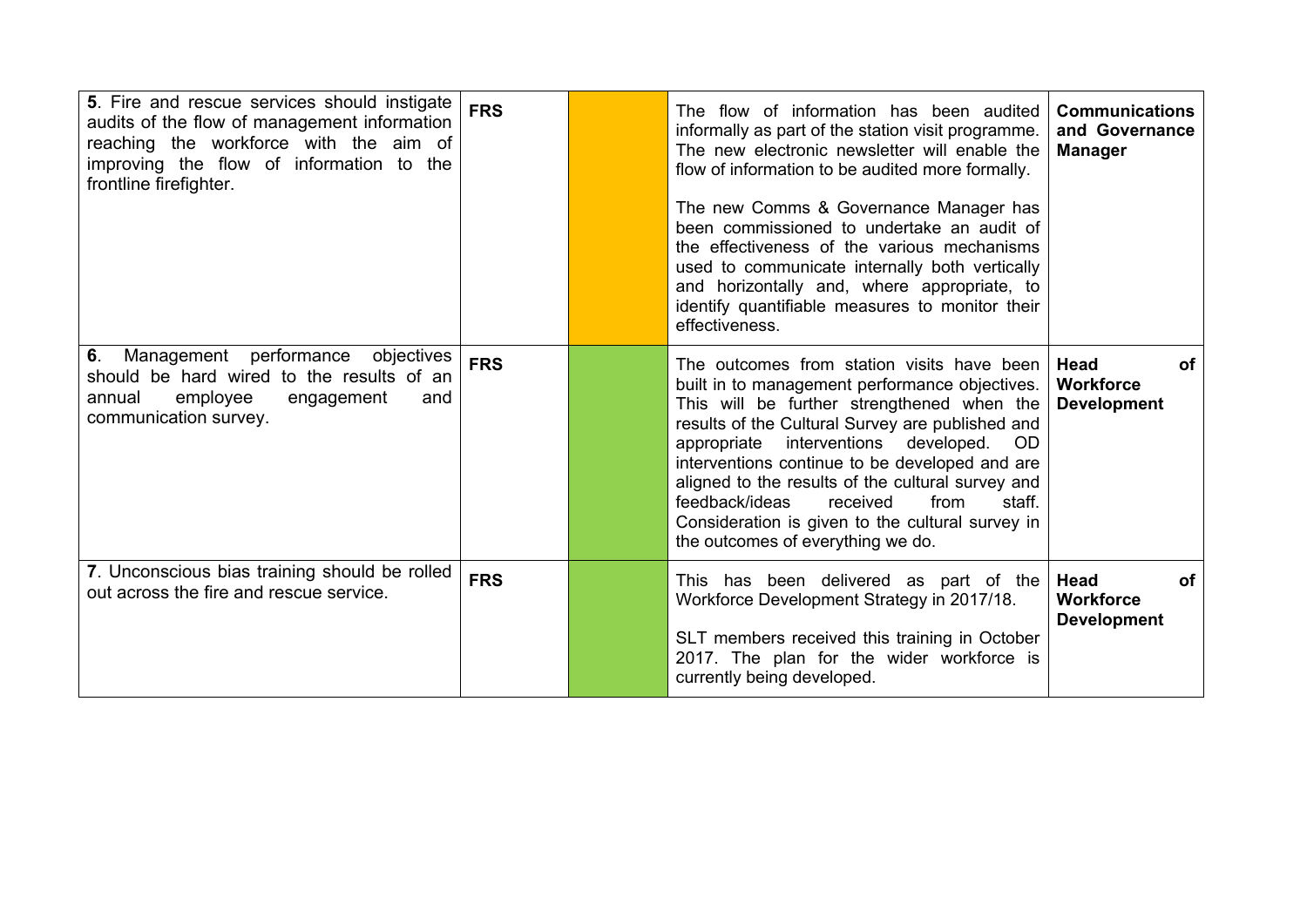| 8. The leadership of the Fire and Rescue<br>Service<br>(represented<br>by<br>the<br>Local<br>Government Association and Chief Fire<br>Officers Association) and the employee<br>representatives together with special interest<br>groups representing woman and black and<br>minority ethnic firefighters should publish a<br>memorandum of understanding as to how<br>people will be treated. | <b>LGA</b><br><b>NFCC</b> | The NJC have established the Inclusive Fire<br>Service Working Group which includes<br>representatives from the national employers,<br>rep bodies, and CFOA.<br>Internally we have a productive ED&I Steering<br>Group. Our Service values have been reviewed<br>and presented to the CFA and a communication<br>plan is being developed for the organisation.                                                                                                                                                                                                                                                                                                                                                                                                                                                                                                                        |                                                             |
|------------------------------------------------------------------------------------------------------------------------------------------------------------------------------------------------------------------------------------------------------------------------------------------------------------------------------------------------------------------------------------------------|---------------------------|---------------------------------------------------------------------------------------------------------------------------------------------------------------------------------------------------------------------------------------------------------------------------------------------------------------------------------------------------------------------------------------------------------------------------------------------------------------------------------------------------------------------------------------------------------------------------------------------------------------------------------------------------------------------------------------------------------------------------------------------------------------------------------------------------------------------------------------------------------------------------------------|-------------------------------------------------------------|
| 9. Research should be directed at how the<br>cadet scheme could be utilised to widen the<br>diversity of the service and how the interest in<br>supporting the fire service can be maintained<br>when the cadets leave the scheme (impacting<br>both equality and potentially the retained duty<br>system).                                                                                    | <b>NFCC</b><br><b>FRS</b> | The Service<br>have already<br>encouraged<br>YFA/cadets to take up employment with the<br>Service through the Apprenticeship Scheme;<br>RDS and wholetime recruitment.<br>The expansion of the YFA/Cadet model in the<br>2016/17 IRMP formed part of a wider<br>recruitment strategy.<br>One RDS firefighter who was previously a<br>member of the YFA was successful in gaining a<br>place on our apprenticeship programme.<br>An objective in the WFD strategy is to create<br>clear links to career paths within the Service<br>across all areas and assist with providing<br>employability skills to those in the YFA and<br>cadet schemes.<br>Employability skills were delivered to those in<br>the relevant age group in preparation for the<br>next apprenticeship recruitment.<br>Positive<br>impacts of this can be seen in the process with<br>4 reaching the final stage. | Head<br><b>of</b><br><b>Workforce</b><br><b>Development</b> |
| 10. Each fire and rescue service should<br>maintain an active register of firefighters with                                                                                                                                                                                                                                                                                                    |                           | Secondary employment is covered in A/D 2/39<br>Secondary Employment Policy. Disciplinary                                                                                                                                                                                                                                                                                                                                                                                                                                                                                                                                                                                                                                                                                                                                                                                              | <b>Head of</b><br><b>Workforce</b>                          |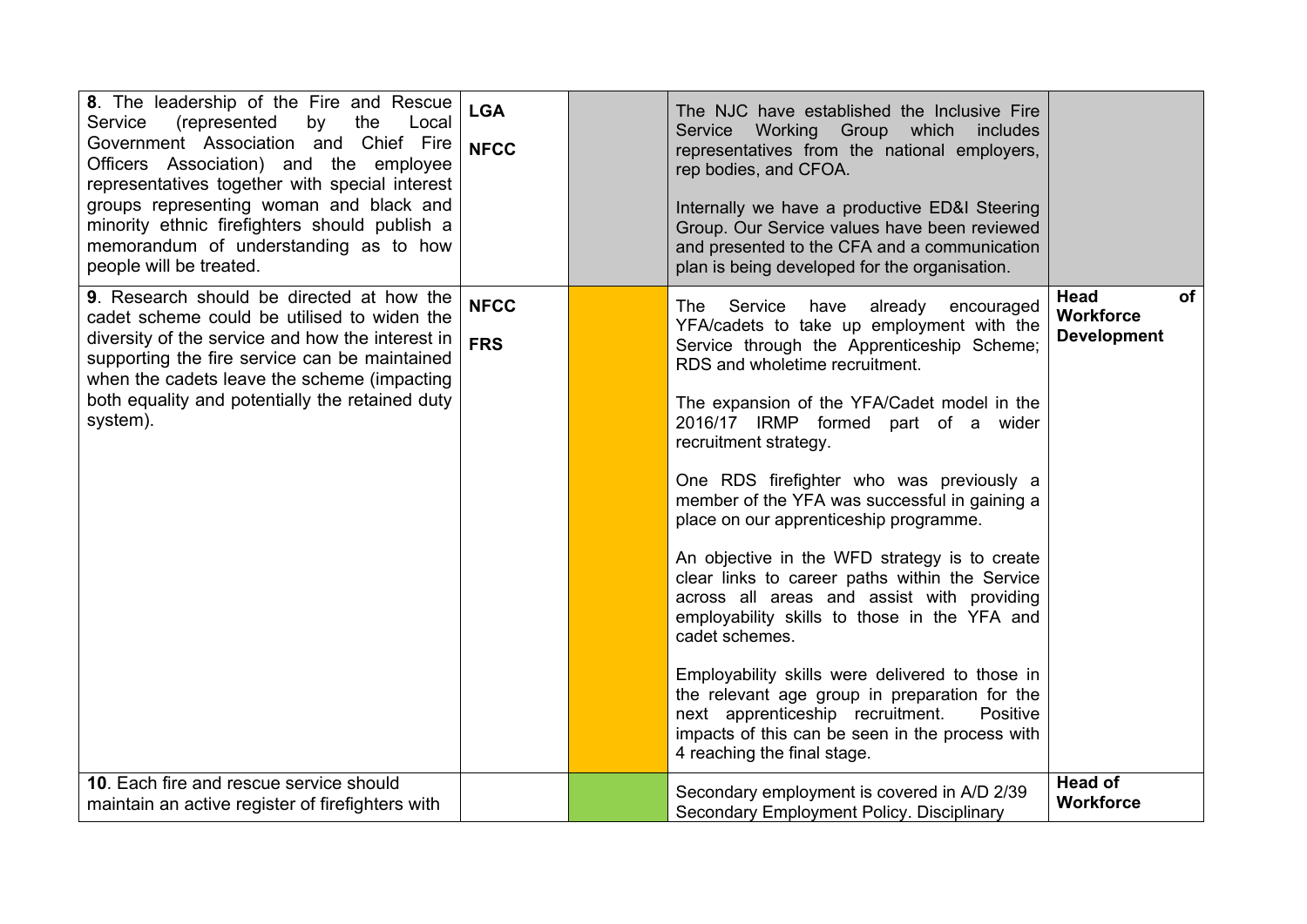| second jobs. A refusal or failure to declare a<br>second job should be treated as a serious<br>disciplinary matter. |             | action has been taken against employees who<br>fail to declare secondary employment.                                                                                                                                                    | <b>Development</b> |
|---------------------------------------------------------------------------------------------------------------------|-------------|-----------------------------------------------------------------------------------------------------------------------------------------------------------------------------------------------------------------------------------------|--------------------|
| <b>11.</b> Implement a single<br>technological/equipment evaluation facility.                                       | <b>NFCC</b> | CFOA are working towards establishing a R&D<br>Hub. The Hub will be owned by the UK FRS<br>and all intellectual property generated will be<br>held by CFOA on behalf of the UK FRS.<br>CDDFRS have committed to support the R&D<br>Hub. |                    |

| <b>Documented conditions of service</b>                                                                                                                                                                                                                                                                                                                                                                                                |                                      |            |                                                                                                                                                                                                                                                                     |      |  |
|----------------------------------------------------------------------------------------------------------------------------------------------------------------------------------------------------------------------------------------------------------------------------------------------------------------------------------------------------------------------------------------------------------------------------------------|--------------------------------------|------------|---------------------------------------------------------------------------------------------------------------------------------------------------------------------------------------------------------------------------------------------------------------------|------|--|
|                                                                                                                                                                                                                                                                                                                                                                                                                                        | <b>Resp</b>                          | <b>Key</b> | <b>Notes/existing capability</b>                                                                                                                                                                                                                                    | Lead |  |
| 12. The fire and rescue services in conjunction<br>with the Government should create a national<br>communication programme highlighting the<br>range of activities and skills beyond fighting<br>fires currently undertaken by firefighters. The<br>aim of this would be to raise public awareness<br>that creating a flexible fire and rescue service<br>aligned to prevention is key to increasing<br>safety in the local community. | <b>NFCC</b><br>Home<br><b>Office</b> |            | CDDFRS welcome this recommendation and<br>encourage the Home Office to work with the<br>service to implement it.                                                                                                                                                    |      |  |
| 13. Slim down and modernise the Grey Book,<br>removing duty systems and reference to role<br>maps and national occupational standards and<br>replace with contracts of employment.                                                                                                                                                                                                                                                     | <b>NJC</b>                           |            | CDDFRS have not experienced significant<br>issues with the content of the Grey Book and do<br>not view it as a barrier to change as we have<br>already implemented a range of duty systems<br>and changed the operational shift system to<br>create extra capacity. |      |  |
| 14. Minimum night time shift hours should be<br>removed from the Grey Book.                                                                                                                                                                                                                                                                                                                                                            | <b>NJC</b>                           |            | CDDFRS have not experienced significant<br>issues with the content of the Grey Book and do<br>not view it as a barrier to change.                                                                                                                                   |      |  |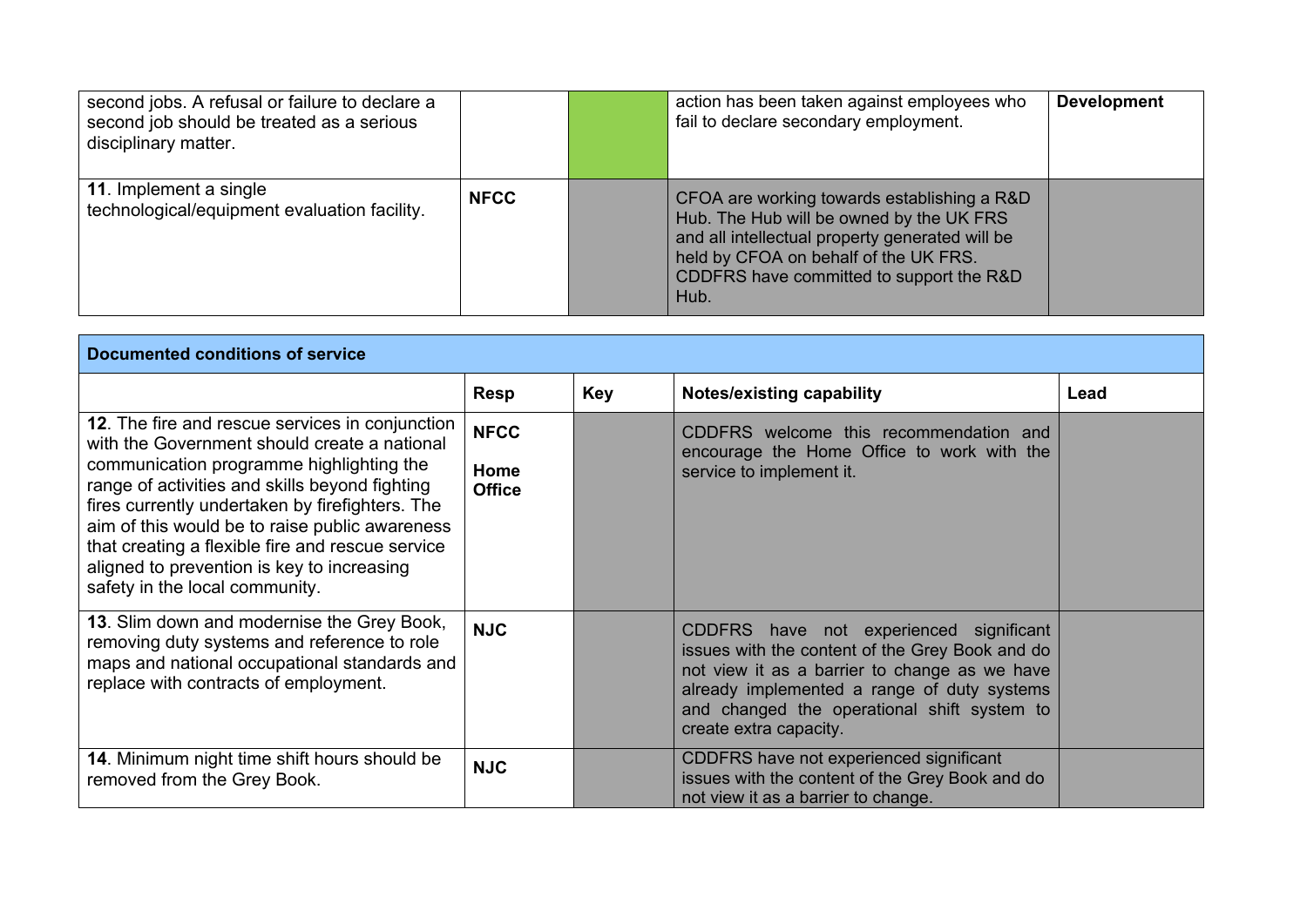| 15. Disagreements regarding additional<br>payments, collaborations or implementation of<br>new technologies and working practices<br>should be resolved locally without resort to the<br>national advisory panels.                              | <b>NJC</b>                                                  | CDDFRS have not experienced significant<br>issues with the content of the Grey Book and do<br>not view it as a barrier to change.                                                                                                       |  |
|-------------------------------------------------------------------------------------------------------------------------------------------------------------------------------------------------------------------------------------------------|-------------------------------------------------------------|-----------------------------------------------------------------------------------------------------------------------------------------------------------------------------------------------------------------------------------------|--|
| <b>16.</b> The national employers, government and<br>employee representatives should, in support<br>of establishing a changed culture (as detailed<br>earlier), meet and agree a re-defined national<br>joint protocol on industrial relations. | <b>NJC</b><br>Home<br><b>Office</b><br>Rep<br><b>Bodies</b> | CDDFRS have an agreed industrial relations<br>protocol in place which worked well during the<br>recent national industrial dispute.                                                                                                     |  |
| 17. The ability to compulsorily move an<br>individual from the flexible duty system should<br>be introduced.                                                                                                                                    | <b>NJC</b>                                                  | CDDFRS believe the current arrangements are<br>suitable. The impact of removing a person from<br>the flexible duty system on the member of staff's<br>pension needs to be carefully considered and<br>subject to a level of protection. |  |

| <b>Industrial Relations</b>                                                                                                                                                                                                                                                                                                     |             |            |                                                                                                                                                                                                                                                                                                                                                                   |      |  |  |
|---------------------------------------------------------------------------------------------------------------------------------------------------------------------------------------------------------------------------------------------------------------------------------------------------------------------------------|-------------|------------|-------------------------------------------------------------------------------------------------------------------------------------------------------------------------------------------------------------------------------------------------------------------------------------------------------------------------------------------------------------------|------|--|--|
|                                                                                                                                                                                                                                                                                                                                 | <b>Resp</b> | <b>Key</b> | <b>Notes/existing capability</b>                                                                                                                                                                                                                                                                                                                                  | Lead |  |  |
| 18. The National Joint Council should be<br>retained for the purposes of national pay<br>bargaining for basic pay whilst reforming itself<br>to represent employers and employees on a<br>more local basis for all other conditions of<br>service including incremental pay for acquiring<br>competences beyond 'safe to ride'. | <b>NJC</b>  |            | Careful consideration needs to be given to the<br>additional burden that would be placed on each<br>fire and rescue service should the role of the<br>NJC be dramatically reduced.<br>Increased local negotiation on contentious<br>issues such as pay or leave could be detrimental<br>to local industrial relations which are currently<br>very good in CDDFRS. |      |  |  |
| <b>19. The National Joint Council should consider</b><br>operating regionally to reflect the requirements                                                                                                                                                                                                                       | <b>NJC</b>  |            | Careful consideration needs to be given to the<br>additional burden that would be placed on each                                                                                                                                                                                                                                                                  |      |  |  |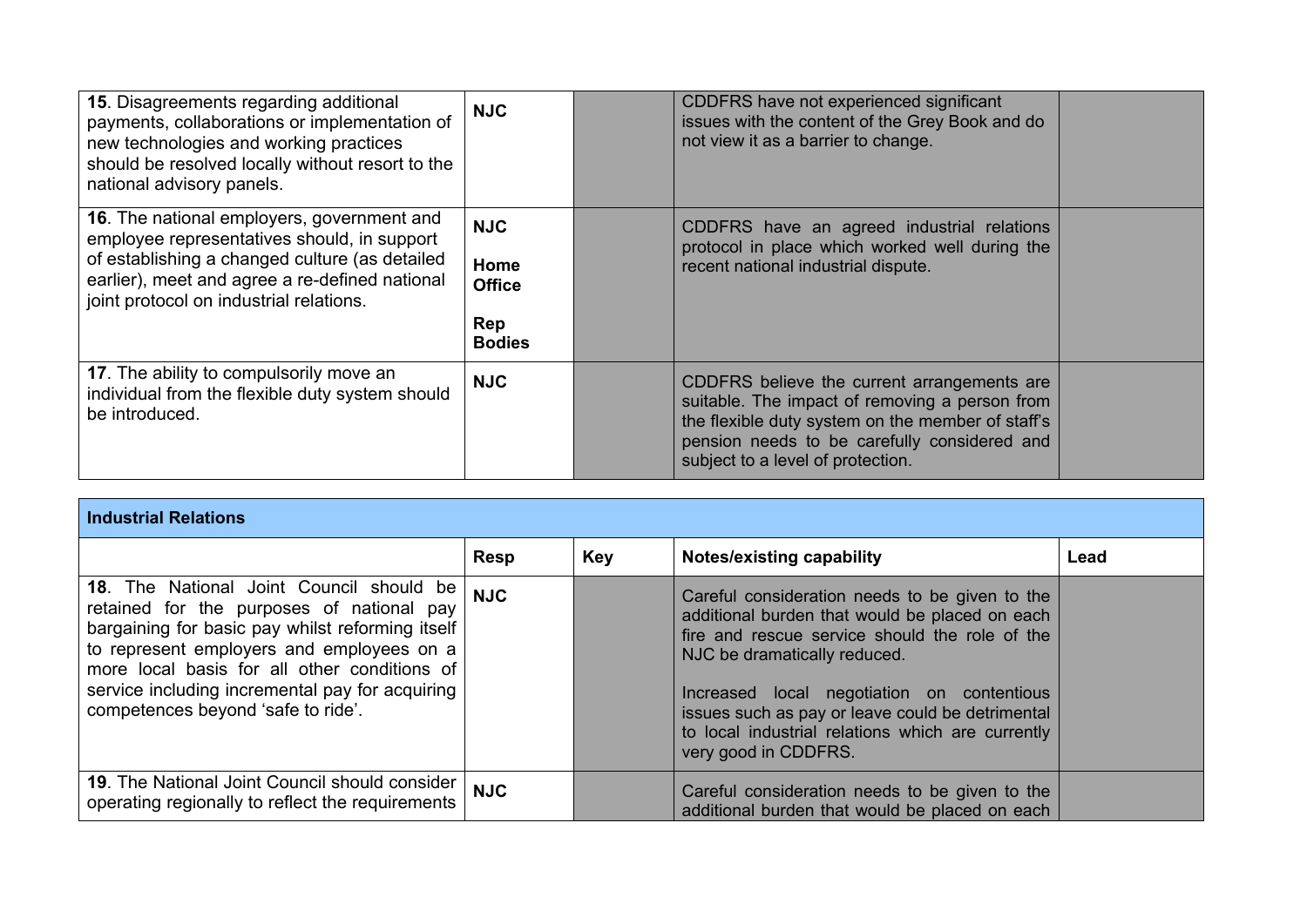| of the different fire authorities whilst retaining a<br>national umbrella with respect to basic pay.                                                                                                                                                                                                                                                                                                                                                                                                                                                                         |                       | fire and rescue service should the role of the<br>NJC be dramatically reduced.                                                                                                                                                                                                                                                                                                                                                |  |
|------------------------------------------------------------------------------------------------------------------------------------------------------------------------------------------------------------------------------------------------------------------------------------------------------------------------------------------------------------------------------------------------------------------------------------------------------------------------------------------------------------------------------------------------------------------------------|-----------------------|-------------------------------------------------------------------------------------------------------------------------------------------------------------------------------------------------------------------------------------------------------------------------------------------------------------------------------------------------------------------------------------------------------------------------------|--|
| 20. Remove Technical Advisory Panels and<br>Resolution Advisory Panel and replace with a<br>direct to ACAS approach. Fire and Rescue<br>Authorities are undertaking a significant<br>amount of local negotiation as they agree<br>positions out with the Grey Book locally and<br>this will not significantly increase workload or<br>cost - in fact the Knight review suggested that<br>local negotiations save money.                                                                                                                                                      | <b>NJC</b>            | Although there may be scope to improve the<br>TAP and RAP processes it is difficult to see how<br>replacing them with the ACAS process will<br>significantly reduce bureaucracy or improve<br>flexibility.                                                                                                                                                                                                                    |  |
| 21. The Government should recognise the<br>increasing view that the current right to<br>withdraw labour (take strike action) is<br>incompatible with the expectations that the<br>public has of an emergency service. As such<br>Government should bring forward appropriate<br>legislation to remove the protection afforded<br>under the Act to unions when their collective<br>strike action, or action short of strike, impedes<br>the fire and rescue service from making an<br>emergency response. The right to strike being<br>retained for non-emergency activities. | Home<br><b>Office</b> | The Government have already stated they have<br>no intention of removing the right to strike at this<br>time.<br>The Trade Union Act 2017 came into force on 1<br>March 2017 and made amendments to the rules<br>applicable to strike action.                                                                                                                                                                                 |  |
| 22. If the Government determines not to bring<br>forward legislation to restrict the right to strike<br>then Government should instigate consultation<br>with a view to agreeing with employees<br>impacted a no strike agreement in emergency<br>situations. The right to strike being retained for<br>non-emergency activities.                                                                                                                                                                                                                                            | Home<br><b>Office</b> | Since 2008 all Fire Authorities have had a duty<br>under the National Framework to plan for<br>continuity<br>business<br>arrangements.<br><b>The</b><br>Framework document states:<br>"Fire and rescue authorities must have effective<br>business continuity arrangements in place to<br>meet the full range of service delivery risks.<br>Business continuity plans should not be<br>developed on the basis of Armed Forces |  |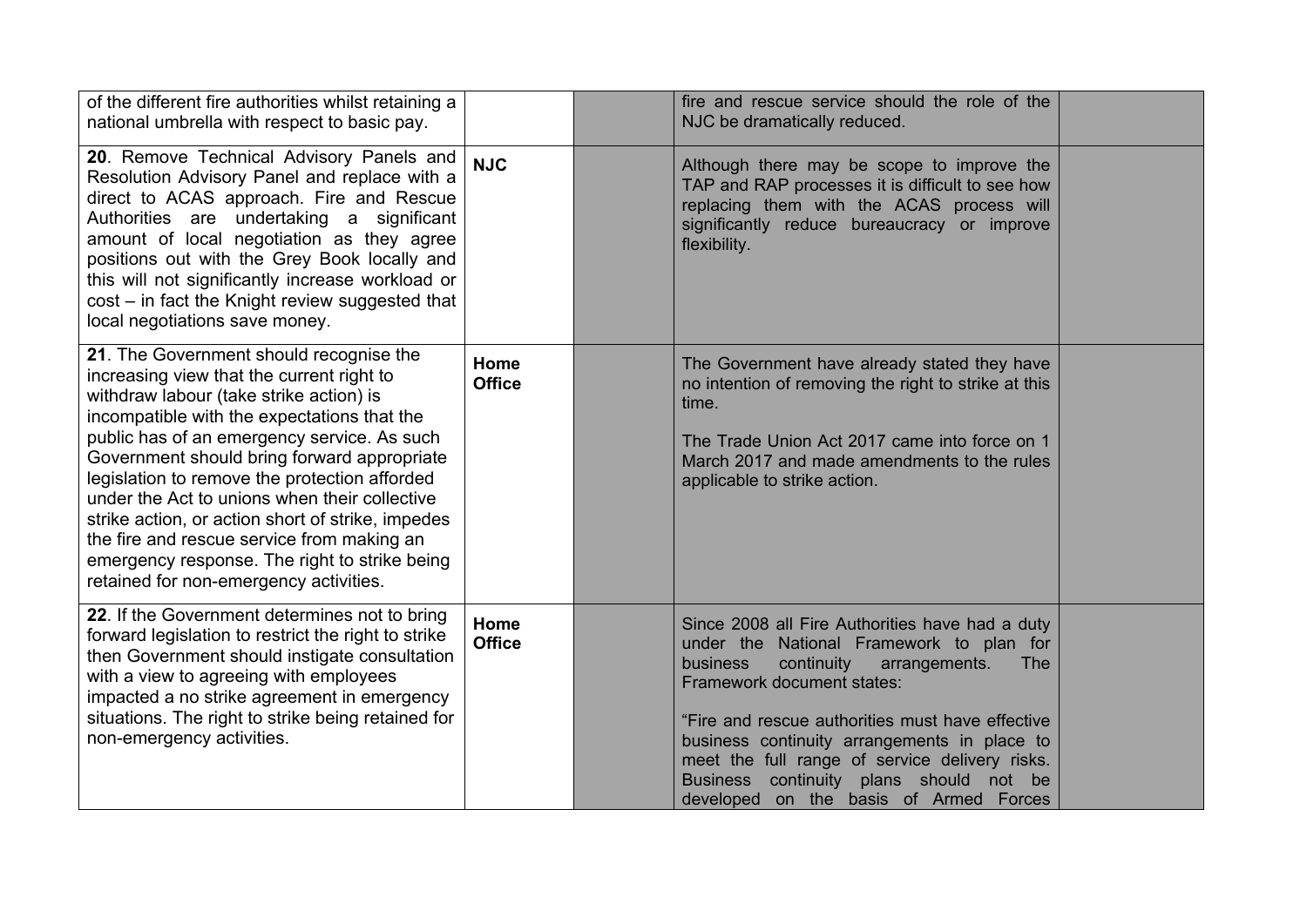|                                                                                                                                                                                                                                                                                                                                                                                                  |            | assistance being available.                                                                                                                                                                                                                                                                                                                                                   |  |
|--------------------------------------------------------------------------------------------------------------------------------------------------------------------------------------------------------------------------------------------------------------------------------------------------------------------------------------------------------------------------------------------------|------------|-------------------------------------------------------------------------------------------------------------------------------------------------------------------------------------------------------------------------------------------------------------------------------------------------------------------------------------------------------------------------------|--|
|                                                                                                                                                                                                                                                                                                                                                                                                  |            | CDDFRS believe that this duty negates the need<br>for a change in legislation relating to industrial<br>action.<br>CDDFRS have also demonstrated robust,<br>effective resilience arrangements during recent<br>periods of industrial action.<br>A debrief of the resilience plan was undertaken<br>in 2016 with revisions made to the plan to<br>ensure it remains effective. |  |
| 23. The chair of the National Joint Council<br>should instigate an independent review of the<br>structure and representative make-up of the<br>National Joint Council to enable it to perform<br>effectively at both a local and national level -<br>noting that a number of contributors, from both<br>the employers and the representatives, felt<br>that they were excluded from the council. | <b>NJC</b> | This is an issue for the NJC. CDDFRS support a<br>review of the membership in principle.                                                                                                                                                                                                                                                                                      |  |

| <b>Retained Duty Systems</b>                                                                                                                                                                                                                                                          |             |            |                                                                                                                                                                                                                                                                                                                                                                                                                                                                          |                  |  |
|---------------------------------------------------------------------------------------------------------------------------------------------------------------------------------------------------------------------------------------------------------------------------------------|-------------|------------|--------------------------------------------------------------------------------------------------------------------------------------------------------------------------------------------------------------------------------------------------------------------------------------------------------------------------------------------------------------------------------------------------------------------------------------------------------------------------|------------------|--|
|                                                                                                                                                                                                                                                                                       | <b>Resp</b> | <b>Key</b> | Notes/existing capability                                                                                                                                                                                                                                                                                                                                                                                                                                                | Lead             |  |
| 24. Fire and Rescue Authorities should adopt<br>duty systems and staffing which align fire<br>fighter availability to the planned work load<br>(e.g. community safety) whilst providing<br>response cover appropriate to the Integrated<br>Risk Management plan should be encouraged. | <b>FRS</b>  |            | The Authority has implemented a range of duty<br>systems and flexible and efficient working<br>practices to deliver the requirements of the $\mathsf{Response}$<br>IRMP. The increase in delivery of HFSC/SWV<br>and fire safety audits aligned with the reduction<br>in accidental dwelling fires and fires in non-<br>domestic properties, measured through our suite<br>of performance indicators, demonstrates the<br>increased capacity created through operational | AM:<br>Emergency |  |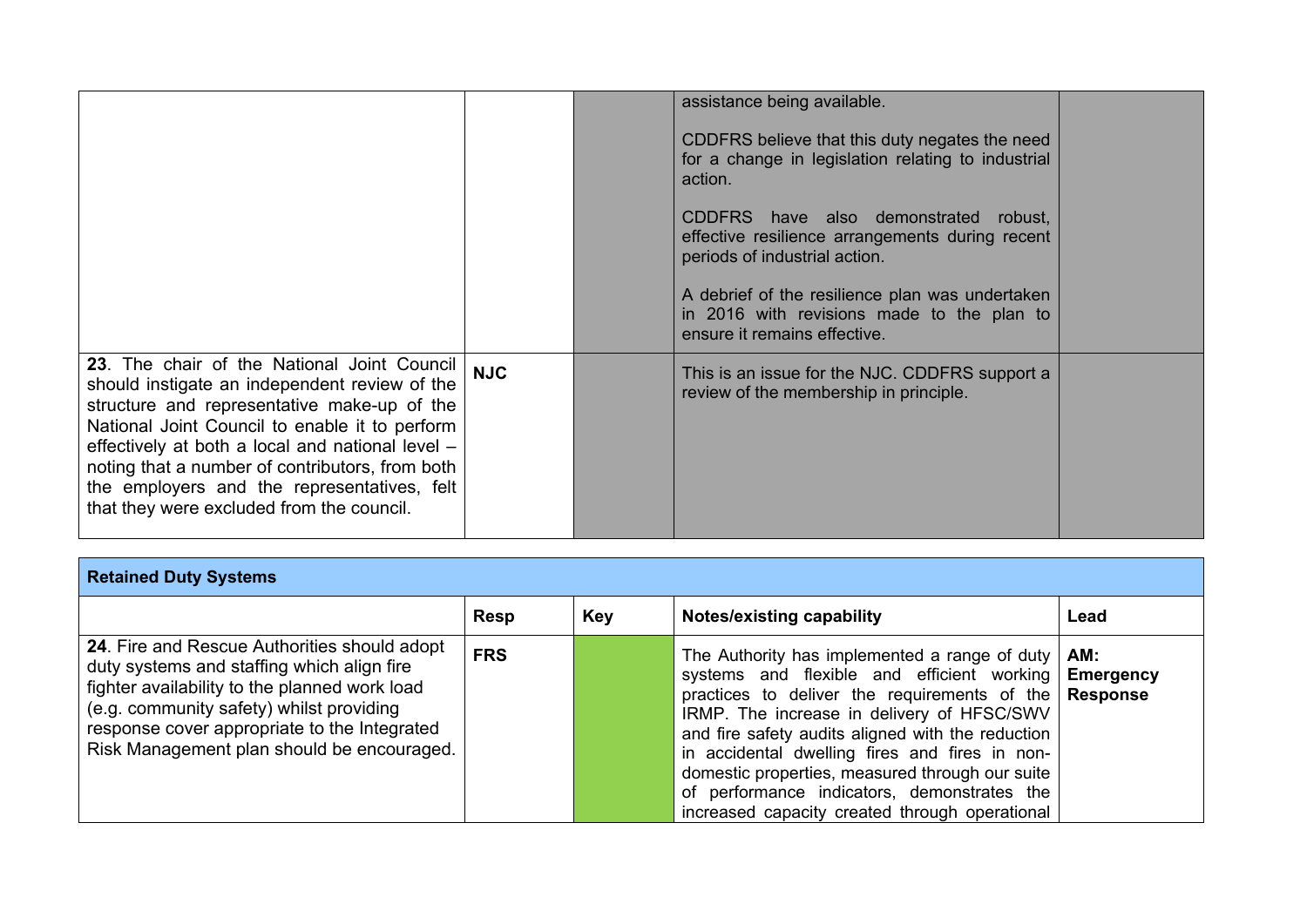|                                                                                                                                                                                                                                                                                                                                          |                       | shift changes and effectiveness of delivery. A<br>review of emergency response has been carried<br>out in 2017. This was presented to the Fire<br>Authority in October and is being discussed with<br>staff on station/section visits and at the<br>Managers Seminar throughout November and<br>December. |                                            |
|------------------------------------------------------------------------------------------------------------------------------------------------------------------------------------------------------------------------------------------------------------------------------------------------------------------------------------------|-----------------------|-----------------------------------------------------------------------------------------------------------------------------------------------------------------------------------------------------------------------------------------------------------------------------------------------------------|--------------------------------------------|
| 25. Fire and rescue authorities should be<br>required to provide an annual statement on<br>the use of retained firefighters. Any decision<br>not to use or to cease to use retained<br>firefighters should be communicated in this<br>statement and underpinned with operational<br>evidence provided by the fire and rescue<br>service. | <b>FRS</b>            | An annual statement is being produced as part<br>of the revised Response Strategy.                                                                                                                                                                                                                        | AM:<br><b>Emergency</b><br><b>Response</b> |
| 26. As part of the annual statement fire and<br>rescue services should be required to provide<br>an annual commentary on the number and<br>use of retained firefighters and in particular to<br>report on the level of mixed crewing or co-<br>working with wholetime personnel.                                                         | <b>FRS</b>            | An annual statement is being produced as part<br>of the revised Response Strategy.                                                                                                                                                                                                                        | AM:<br><b>Emergency</b><br><b>Response</b> |
| 27. Legislation should be brought forward to<br>provide employment protection to fire fighters<br>employed on the Retained Duty System. This<br>legislation is already in place for other groups<br>(military reservists, magistrates and so on).                                                                                        | Home<br><b>Office</b> | CDDFRS welcome this recommendation and<br>encourage the Home Office to work with the<br>service to implement it.                                                                                                                                                                                          |                                            |
| 28. A national awareness programme for<br>retained duty system personnel should be<br>produced.                                                                                                                                                                                                                                          | Home<br><b>Office</b> | CDDFRS welcome this recommendation and<br>encourage the Home Office to work with the<br>service to implement it.                                                                                                                                                                                          |                                            |
| 29. Trial and evaluate, in a limited number of<br>fire and rescue services, the use of an annual<br>bounty payment for employers of retained                                                                                                                                                                                             | Home<br><b>Office</b> | CDDFRS welcome this recommendation and<br>encourage the Home Office to work with the                                                                                                                                                                                                                      |                                            |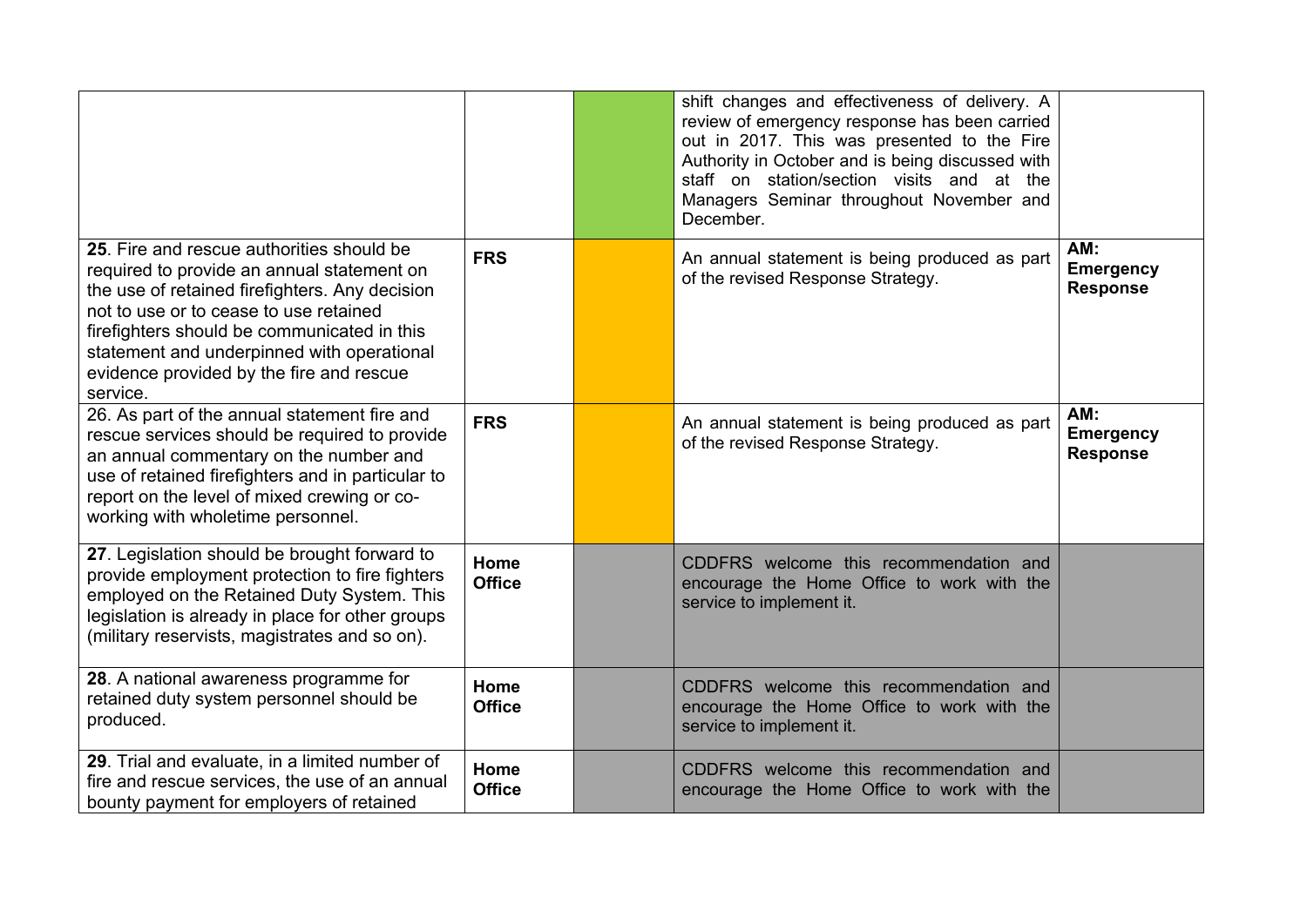| <b>firefighters</b> |  | $C$ $C$ $R$ $R$<br><b>Implement it.</b> |  |
|---------------------|--|-----------------------------------------|--|
|                     |  |                                         |  |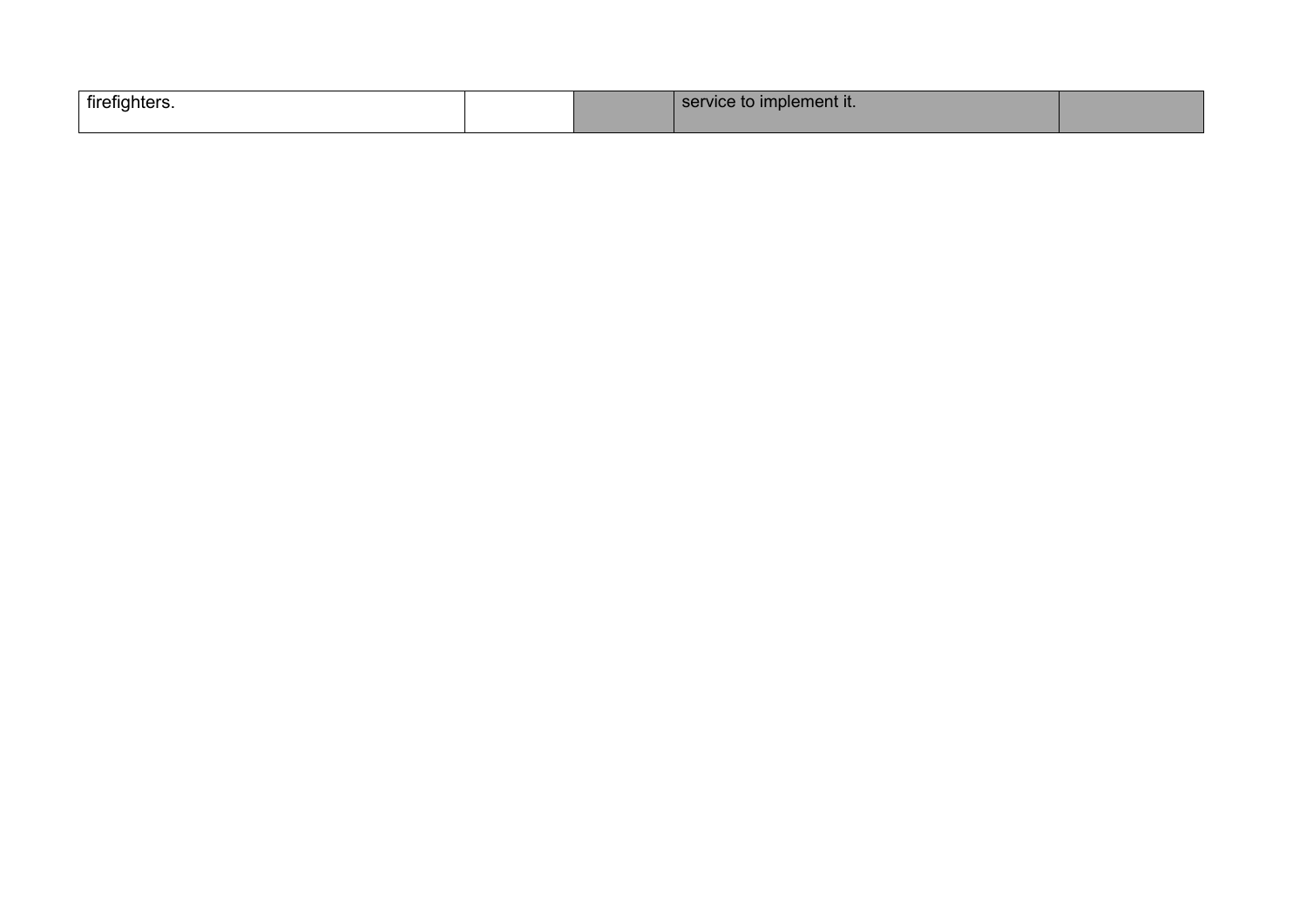| <b>Management of the Fire and Rescue Service</b>                                                                                                                                                                                                                                 |                  |            |                                                                                                                                                                                                                                                                                                                                                                                                                                                                                                                                                                                                                 |            |
|----------------------------------------------------------------------------------------------------------------------------------------------------------------------------------------------------------------------------------------------------------------------------------|------------------|------------|-----------------------------------------------------------------------------------------------------------------------------------------------------------------------------------------------------------------------------------------------------------------------------------------------------------------------------------------------------------------------------------------------------------------------------------------------------------------------------------------------------------------------------------------------------------------------------------------------------------------|------------|
|                                                                                                                                                                                                                                                                                  | <b>Resp</b>      | <b>Key</b> | <b>Notes/existing capability</b>                                                                                                                                                                                                                                                                                                                                                                                                                                                                                                                                                                                | Lead       |
| 30. Fire authorities should keep the number<br>and level of commitment of fire authority<br>elected members under review. The right<br>number may differ by authority but should be<br>large enough to allow scrutiny without<br>becoming burdensome on operational<br>delivery. | <b>Authority</b> |            | The Authority approved a formal review of the<br>governance arrangements at the September<br>2016 Meeting. The review began in November<br>2016 and the outcome will be reported to the<br>February 2017 meeting.<br>The outcome was presented and discussed at<br>the March 2017 Authority Meeting. The Home<br>Office are due to consult on a legislative change<br>to the process for amending Combination<br>Orders for Fire Authorities. The implications and<br>opportunities for CDDFRA will be discussed<br>further once this consultation is received.                                                 | <b>CFO</b> |
| 31. Recruitment and selection academic<br>standards should be immediately raised.                                                                                                                                                                                                | <b>NJC</b>       |            | CDDFRS do not have a problem recruiting high<br>quality staff under the current arrangements and<br>believe recruitment decisions should be made<br>locally not nationally.<br>There is concern that strict, high academic<br>standards introduced in the recruitment and<br>selection criteria may have a detrimental impact<br>on the recruitment of RDS staff from a limited<br>catchment area.<br>Over the next 12 months CDDFRS will utilise the<br>assessments used for the recent wholetime<br>recruitment campaign and assess any<br>detrimental impacts on our ability to recruit RDS<br>Firefighters. |            |
| 32. Fire and rescue services should create<br>critical mass by collaborating in recruitment<br>including lateral recruitment into 'fast track'                                                                                                                                   | <b>NFCC</b>      |            | CDDFRS support this recommendation in<br>principle although a great deal more work would                                                                                                                                                                                                                                                                                                                                                                                                                                                                                                                        |            |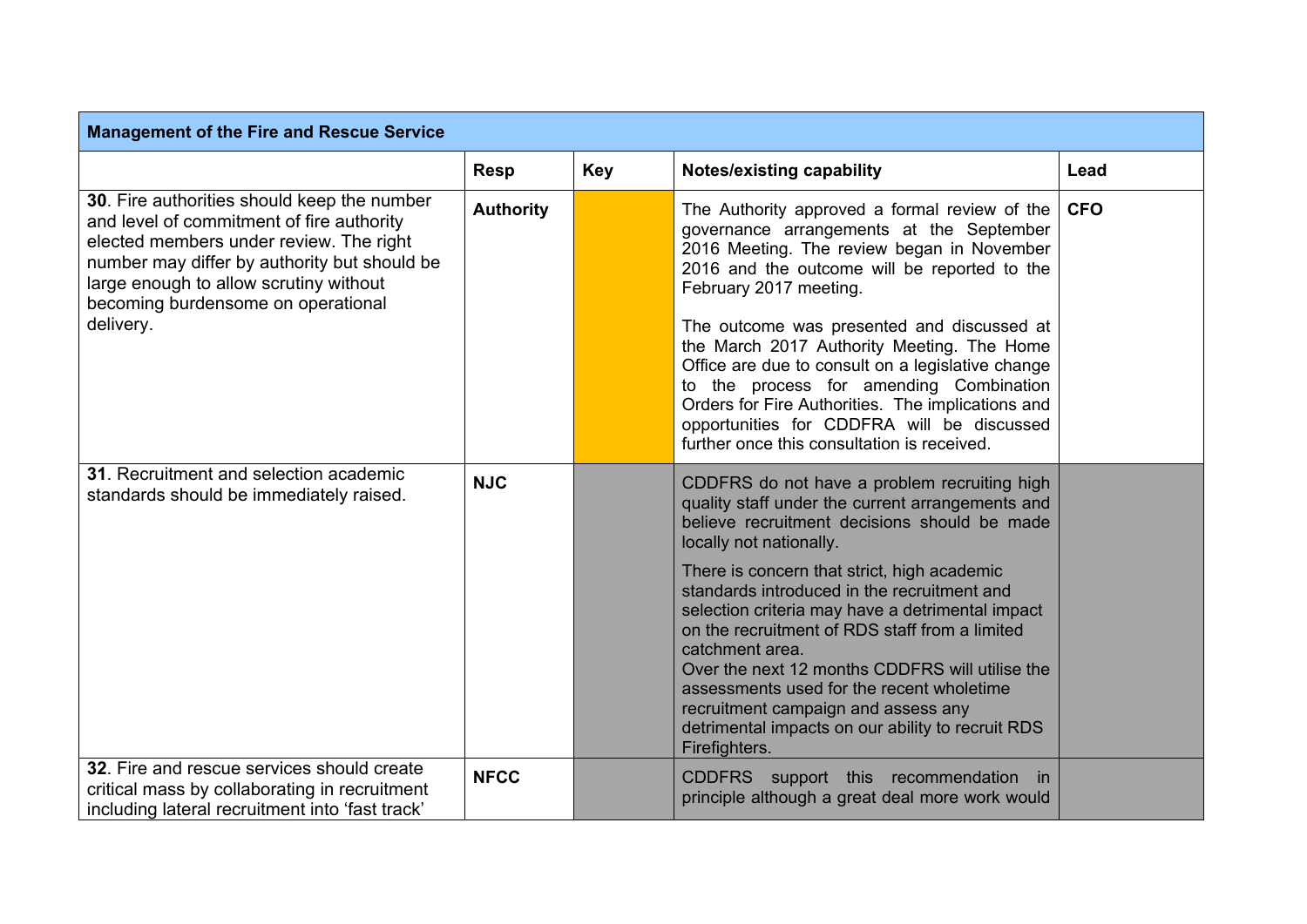| management programmes.                                                                                                                                                                                                                                                                         |                       | be required to fully understand its implications.                                                                                                                                                                                                                                                                                                                                                                                                                                               |                                                             |
|------------------------------------------------------------------------------------------------------------------------------------------------------------------------------------------------------------------------------------------------------------------------------------------------|-----------------------|-------------------------------------------------------------------------------------------------------------------------------------------------------------------------------------------------------------------------------------------------------------------------------------------------------------------------------------------------------------------------------------------------------------------------------------------------------------------------------------------------|-------------------------------------------------------------|
| 33. Fire and rescue services should explore a<br>collaborative approach to the creation of<br>succession plans and senior leader<br>programmes with more cross authority<br>developmental moves                                                                                                | <b>NFCC</b>           | CDDFRS support this recommendation in<br>principle although a great deal more work would<br>be required to fully understand its implications.                                                                                                                                                                                                                                                                                                                                                   |                                                             |
| 34. Where collaboration could lead to more<br>formal mergers, Government should find<br>transformational funding to support the<br>creation of larger fire and rescue services that<br>offer critical mass in areas of technology<br>introduction, recruitment, succession and<br>development. | Home<br><b>Office</b> | CDDFRS welcome this recommendation and<br>encourage the Home Office to work with the<br>service to explore it in more detail. The removal<br>of any fire specific transformational funding has<br>the potential to stifle innovation and hinder<br>collaboration. The Home Office appear too<br>focussed on Fire-Police collaboration which may<br>not always generate the greatest efficiency<br>savings. The removal of capital grants from the<br>service further exasperates this position. |                                                             |
| 35. Fire and rescue services should maintain<br>an up-to-date strategic workforce plan.                                                                                                                                                                                                        | <b>FRS</b>            | A Workforce Development Strategy has been<br>approved at SLT which now replaces the<br>Organisational Development Strategy following<br>the service restructure, an objective of the<br>strategy is to develop a strategic workforce plan.                                                                                                                                                                                                                                                      | <b>of</b><br>Head<br><b>Workforce</b><br><b>Development</b> |
| 36. Fire and rescue services that cannot offer<br>promotional opportunities away from the<br>original place of work/watch then preparatory<br>management training should be available as<br>part of a strategic workforce development<br>plan.                                                 | <b>FRS</b>            | The policies and<br>procedures relating to<br>promotion are being reviewed as part of the<br>Workforce Development Strategy and have<br>been set as objectives for 2018/19.                                                                                                                                                                                                                                                                                                                     | Head<br>of<br>Workforce<br><b>Development</b>               |
| 37. The expectation that all fire fighters attain<br>the same, maximum, level of competency<br>should be removed. The wide and increasing<br>range of roles and activities undertaken by fire<br>fighters calls for a more sophisticated                                                       | <b>NJC</b>            | CDDFRS believe this recommendation should<br>be considered once the NJC Trials conclude in<br>February 2017.                                                                                                                                                                                                                                                                                                                                                                                    |                                                             |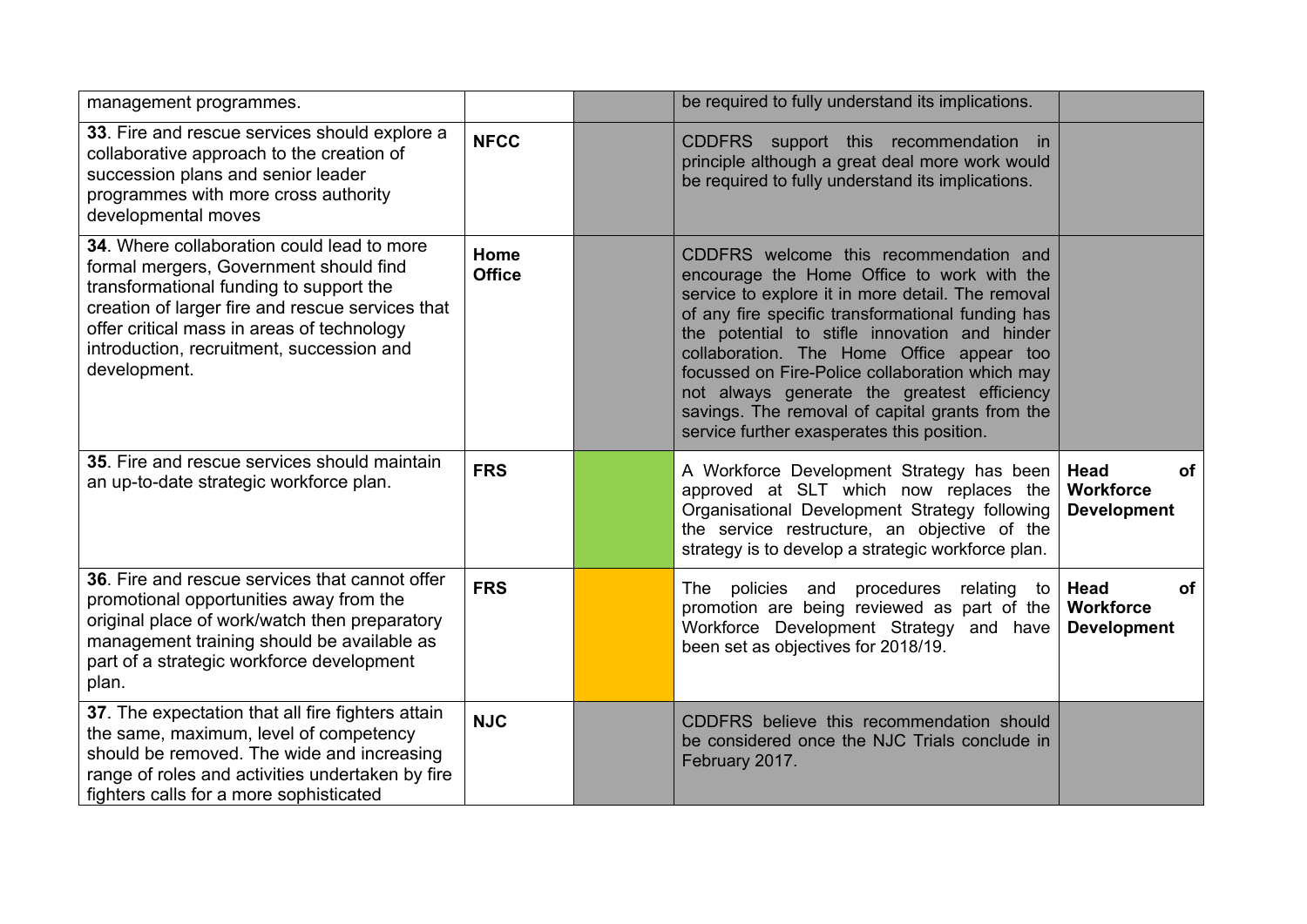| alignment of capability with the activity<br>required in support of the local Integrated Risk<br>Management Plan than can be provided by<br>the view that 'a fire fighter is a fire fighter'.                                                                                                 |             |                                                                                                                                                                                                                                                                                                                                                                                     |            |
|-----------------------------------------------------------------------------------------------------------------------------------------------------------------------------------------------------------------------------------------------------------------------------------------------|-------------|-------------------------------------------------------------------------------------------------------------------------------------------------------------------------------------------------------------------------------------------------------------------------------------------------------------------------------------------------------------------------------------|------------|
| 38. Training and pay should reflect a 'safe to<br>ride' measure – basic core skills and core pay<br>followed by competency based increments as<br>required (which in the event of losing that<br>competency means that the fire fighter retains<br>their job albeit without that competency). | <b>NJC</b>  | The role of firefighters is very different across<br>different fire and rescue services and therefore<br>any changes to national terms and conditions<br>need to be considered carefully.                                                                                                                                                                                           |            |
| 39. To create and maintain (in the face of<br>decreasing numbers) a cadre of managers<br>capable of becoming future fire and rescue<br>service leaders, a standardised industry wide<br>approach to leadership development should<br>be adopted.                                              | <b>NFCC</b> | <b>CDDFRS</b><br>standardised<br>support a<br>more<br>approach to leadership development based on<br>nationally<br>agreed<br>competencies<br>and<br>professional standards.                                                                                                                                                                                                         |            |
| 40. Fire and rescue services not using the<br>Executive Leadership Programme should<br>reconsider doing so.                                                                                                                                                                                   | <b>FRS</b>  | The Service is currently exploring the ELP as a<br>tool for developing strategic leaders.<br>Keith Lazzari has completed the ELP and will<br>carry out a full evaluation of the programme on                                                                                                                                                                                        | <b>CFO</b> |
|                                                                                                                                                                                                                                                                                               |             | completion.                                                                                                                                                                                                                                                                                                                                                                         |            |
| 41. A lateral, industry wide, recruitment<br>scheme should be created. This will fast track<br>managers through the experiential<br>requirements and into senior roles.                                                                                                                       | <b>NFCC</b> | <b>CDDFRS</b><br>standardised<br>support a<br>more<br>approach to leadership development based on<br>competencies<br>nationally<br>agreed<br>and<br>professional standards, however, we would want<br>to see more detail about any national proposals<br>to fast track staff into senior positions. Previous<br>schemes in the Police have not always been<br>viewed as successful. |            |
| 42. The Gold Book (conditions of service for<br>principal officers) should be removed along<br>with that for Brigade Managers. With pay and                                                                                                                                                   | <b>NJC</b>  | CDDFRS have an agreed procedure for setting<br>and reviewing Brigade Manager pay which                                                                                                                                                                                                                                                                                              |            |